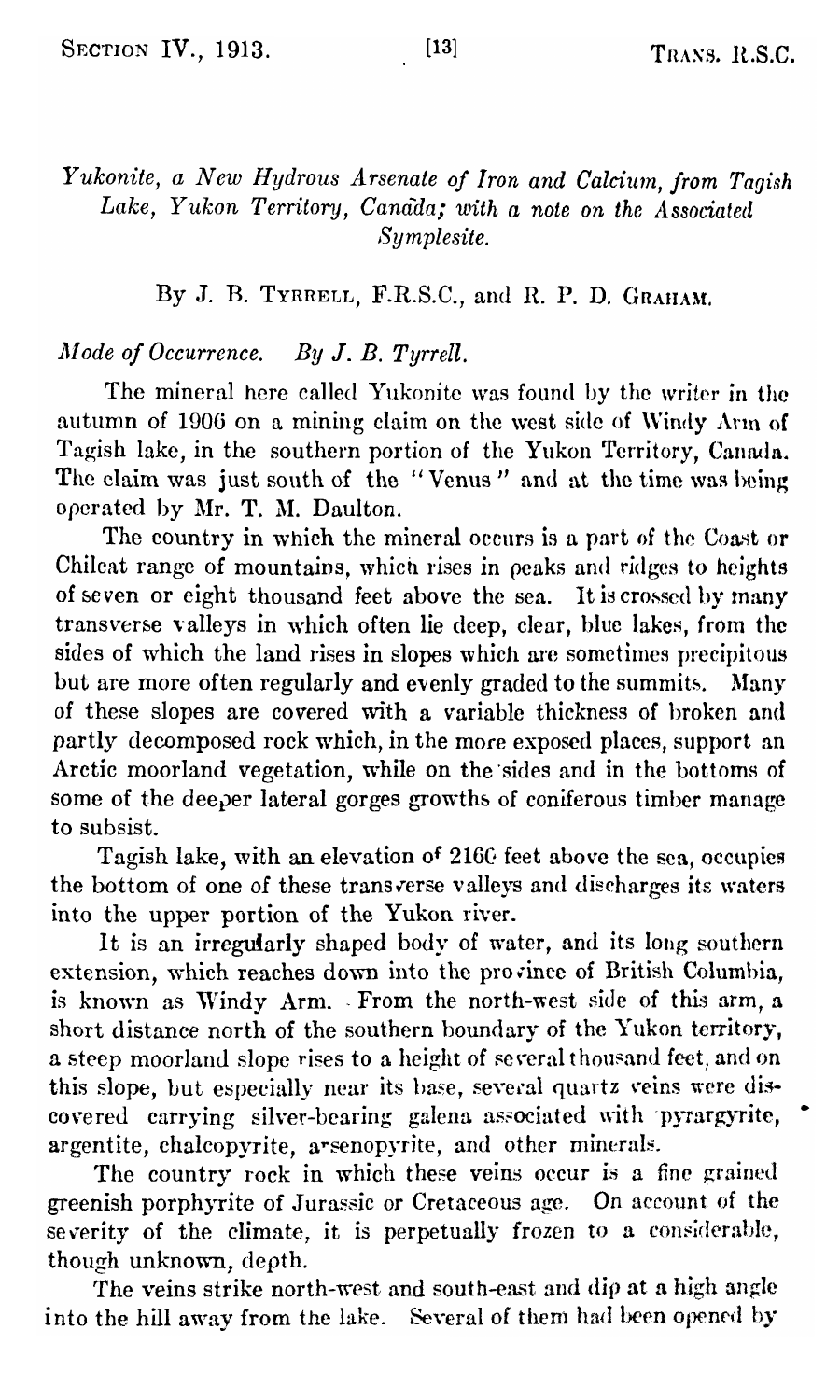inclined shafts and adits. They were found to show three well-defined zones as follows in descending order: first, a zone of oxidation and leaching; second, a zone of secondary sulphide enrichment; third, a zone of poor, low-grade primary ore.

One of these veins was being opened by Mr. Daulton by a shaft following its dip. The vein matter was quartz, mixed with galena and other sulphides, with considerable loose ochreous material near the surface. A few feet below the surface, and within the zone of oxidation, I found small irregular masses, up to the size of a walnut, of a brown translucent resin-like substance which, on being taken into the warm hand or out into the air, quickly flew into small sharply angular pieces. So readily did the substance break up that it was found quite impossible to carry away clean coherent masses of any considerable size. Those which I did collect and carry away were put into the hands of the late Professor B. J. Harrington of McGill University, Montreal, for determination and description, but his ill health and subsequent death prevented the completion of his examinations. The work was subsequently put into the hands of Professor Graham, and most of the material which remained in my possession has been used by him in making the examinations, the results of which are given below.

## *Chemical and Physical Properties. By R. P. D. Graham.*

The mineral, which is nearly black in colour with a brownish tinge, occurs as irregular concretionary masses embedded in a pale yellowish brown earthy material resembling ochre; the lustre is vitreous inclining to pitchy. As seen in mass, it appears opaque, but fine splinters examined under the microscope transmit light of a deep brown to yellowish brown colour depending on their thickness; they are clear and homogeneous, but isotropic, the substance being amorphous. The hardness is between 2 and 3 and the streak brownish yellow. The mineral is extremely brittle, breaking sharply with a smooth to conchoidal fracture. A remarkable and distinctive property is observed when fragments are immersed in water: these immediately commence to fly to pieces with a crackling sound and the disengagement of gas, very much after the manner of *aquacreptite* which it further resembles in general appearance. This property was first observed during the determination of the specific gravity by the pycnometer method, and owing to this it is impossible to arrive at any exact value for the specific gravity, since the density becomes progressively higher as more and more gas is liberated. In the determination made, the specific gravity was found to be 2.65 immediately after immersion in the water, and it had risen to 2.86 after allowing the bottle to stand for 30 hours.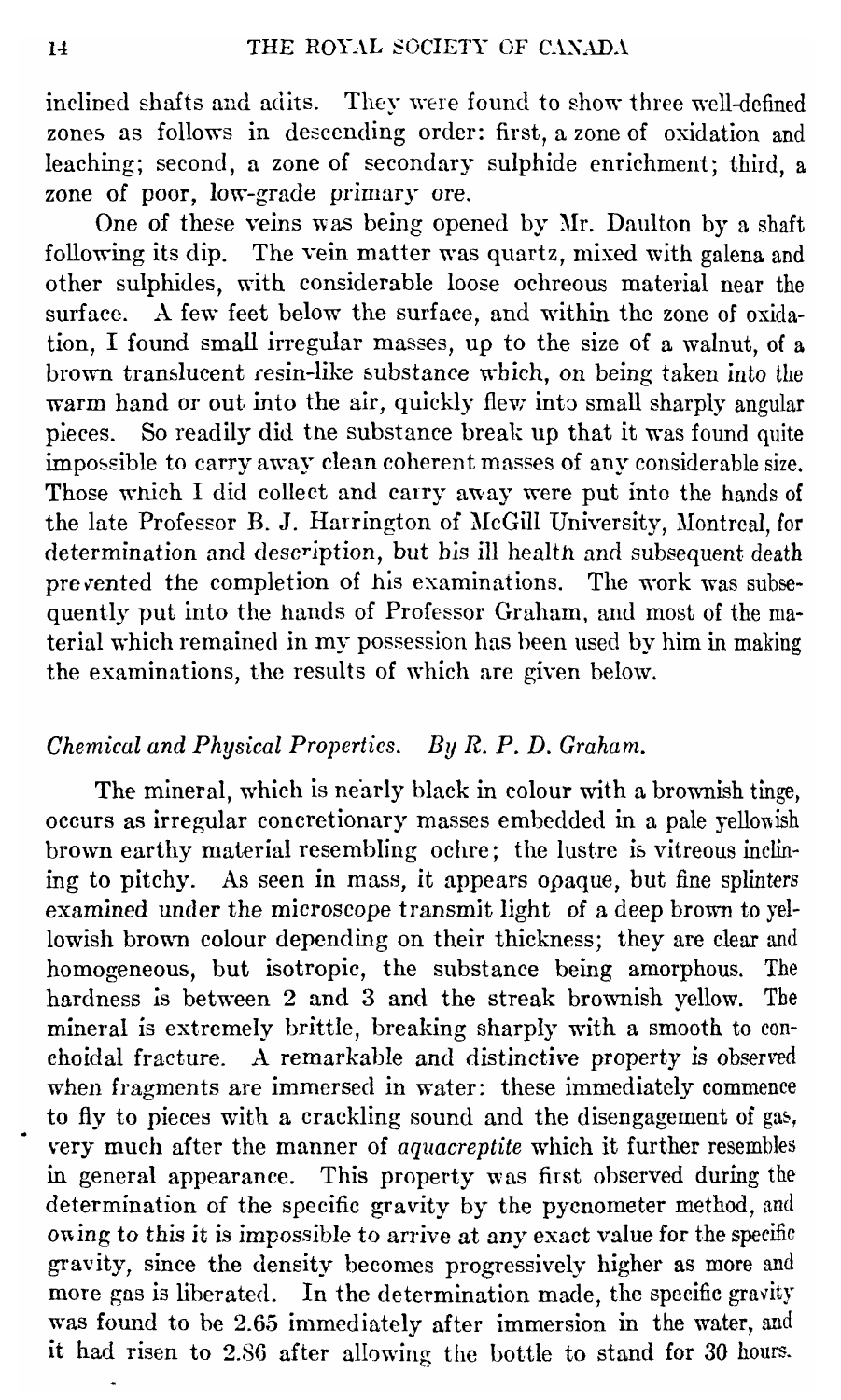Even then, gas still continued to be slowly disengaged; but the above figures are sufficient to indicate the order of the specific gravity, and no further determination was made. ,

In order to determine the nature of these gases, a quantity of the material was heated *in vacuo* and the gas evolved was drawn off and collected over mercury. Quantitative exactness was not aimed at, but a volume of gas was obtained several times as large as that of the substance taken. On examination this proved to be almost entirely carbon dioxide; the volume remaining after absorption by potash solution was too small to be analysed, but it was partly, if not entirely, nitrogen. This carbon dioxide does not appear to be present in the mineral in the form of carbonate, since there is no perceptible effervescence on treatment with hydrochloric acid, even after warming; further, when thin fragments were examined under the microscope with a high power, no cavities such as might enclose liquid carbon dioxide were observed. It would thus seem probable that the gas is held in the imperfectly understood occluded state, and that its ready disengagement from this condition accounts for the shattering which fragments undergo when placed in water, while the extreme brittleness  $m$ <sub>a</sub> also be in part due to the same cause. Dr. A. S. Eve, of the McGill University Physics Department kindly examined some of the material for the possible presence of radioactive substances, with negative results.

Clean material for analysis can easily be separated from the earthy yellow matrix. It was found to be easily and completely soluble in hydrochloric acid, with the exception that a little finely divided quartz usually remains undissolved. A qualitative analysis showed the mineral to be a hydrous arsenate of iron and calcium. The method used in the anlaysis was as follows.

The carefully selected material was ground up and dissolved in hydrochloric acid, the solution after dilution being filtered to remove the small amount of quartz which remained undissolved. solution was then treated with sodium sulphite to reduce the arsenic to the arsenious state, and this was then precipitated by hydrogen sulphide as As<sub>2</sub>S<sub>3</sub>. In one case the latter was weighed directly after drying at  $100^{\circ}$  C, but in two other determinations the precipitate was dissolved, and after oxidising with potassium chlorate the arsenic was precipitated by magnesia mixture, filtered through a Gooch crucible and, after igniting, weighed as magnesium pyro-arsenate. The iron and calcium were determined by the usual methods.

An analysis was originally made some years ago on material taken from a small specimen sent to the McGill University Mineral Department by Mr. J. B. Tyrrell for identification. Two separately selected samples gave the following results:-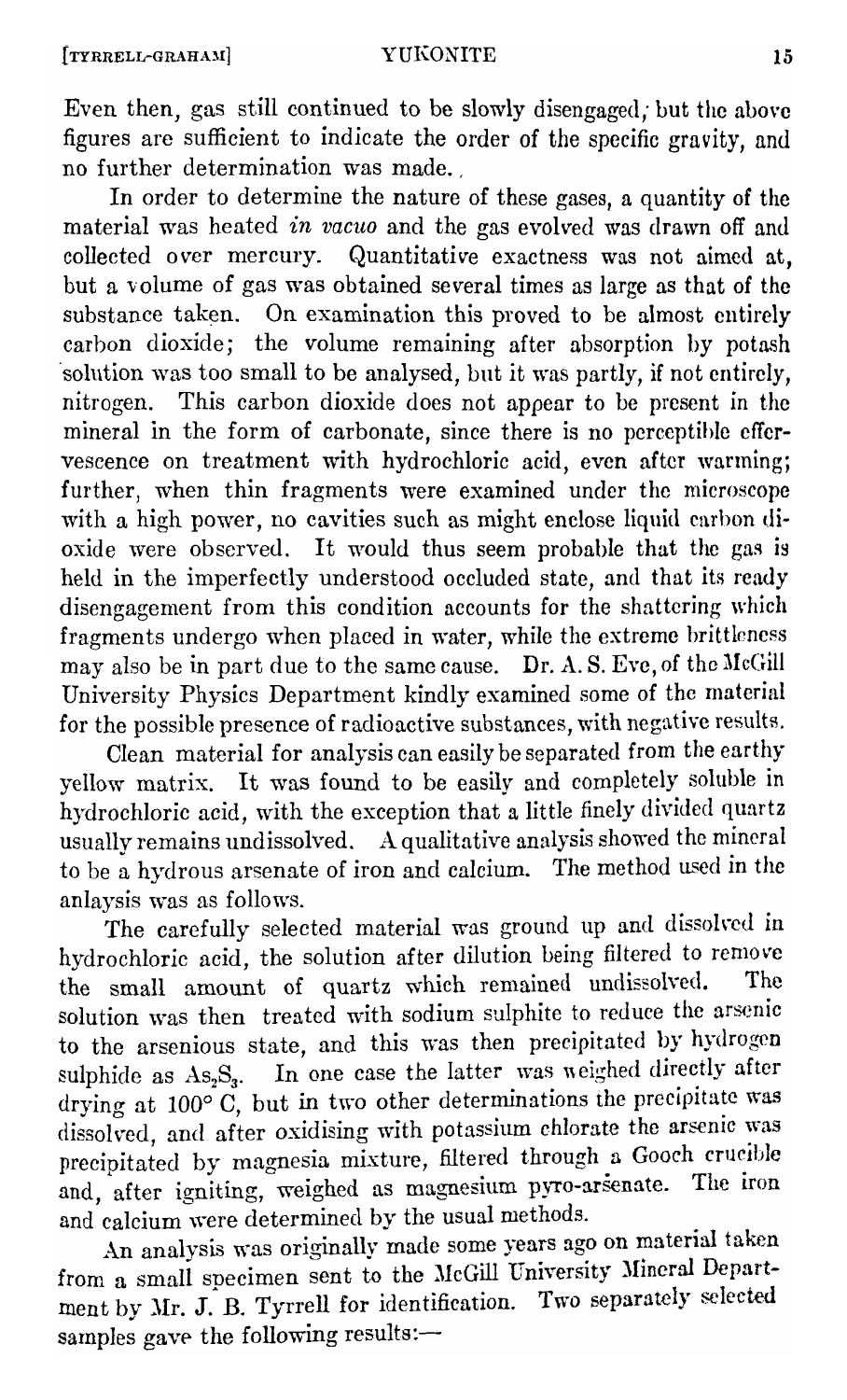|                              | 1. $2.$ |
|------------------------------|---------|
|                              |         |
| $Fe_2O_3$ 35.72 36.81        |         |
| $As_2O_5 \ldots$ 34.06 33.83 |         |

A more recent analysis made of another specimen since supplied by Mr. Tyrrell yielded results which are essentially similar, though the  $\mathrm{As}_2\mathrm{O}_\mathrm{s}$ was higher and the  $Fe<sub>2</sub>O<sub>3</sub>$  lower than in the above. The differences observed are no doubt due to small amounts of foreign admixtures in the samples taken---either of the yellow ochreous material in which the mineral is embedded, or of thin films of the green mineral referred to below (symplesite).

The total water was determined by Penfield's method of direct weighing, and also by absorption. Some difficulty Was at first experienced owing to the fact that the mineral, even when finely powdered, "spits" and flies about a lot on warming, and it further decomposes on heating more strongly, losing, in addition to water, a part or the whole of its arsenic which deposits on the cooler parts of the apparatus as transparent octahedra of  $\text{As}_2\text{O}_3$ .

|  | by absorption method20.28% |  |
|--|----------------------------|--|

The latter is regarded as the more correct; in this determination a long tube was introduced between that containing the heated mineral and the absorption tube, and the water was drawn off from this by suction at a low temperature; the arsenious oxide which volatilised during the ignition was in this way deposited and left behind. The lower result by the Penfield method may be due to a slight loss, by evaporation, of the expelled water before weighing, and in any case the two determinations are not strictly comparable having been made on two different samples.

The amount of water lost at 100° C and at 110° C was obtained by noting the loss experienced by weighed amounts kept at these temperatures for two or three hours; and in one experiment by heating in a vacuum over phosphorus pentoxide on a water bath for  $2\frac{1}{2}$  hours till constant.

|  |  |  | Loss after 5 hours on water bath in vacuo over $P_2O_5$ 11.96% |  |
|--|--|--|----------------------------------------------------------------|--|
|  |  |  |                                                                |  |
|  |  |  |                                                                |  |
|  |  |  |                                                                |  |

The fact that only about one half of the total water is driven off at 100°C, and that there is comparatively little further loss even after prolonged heating at 160°0, indicates that a part only of the water is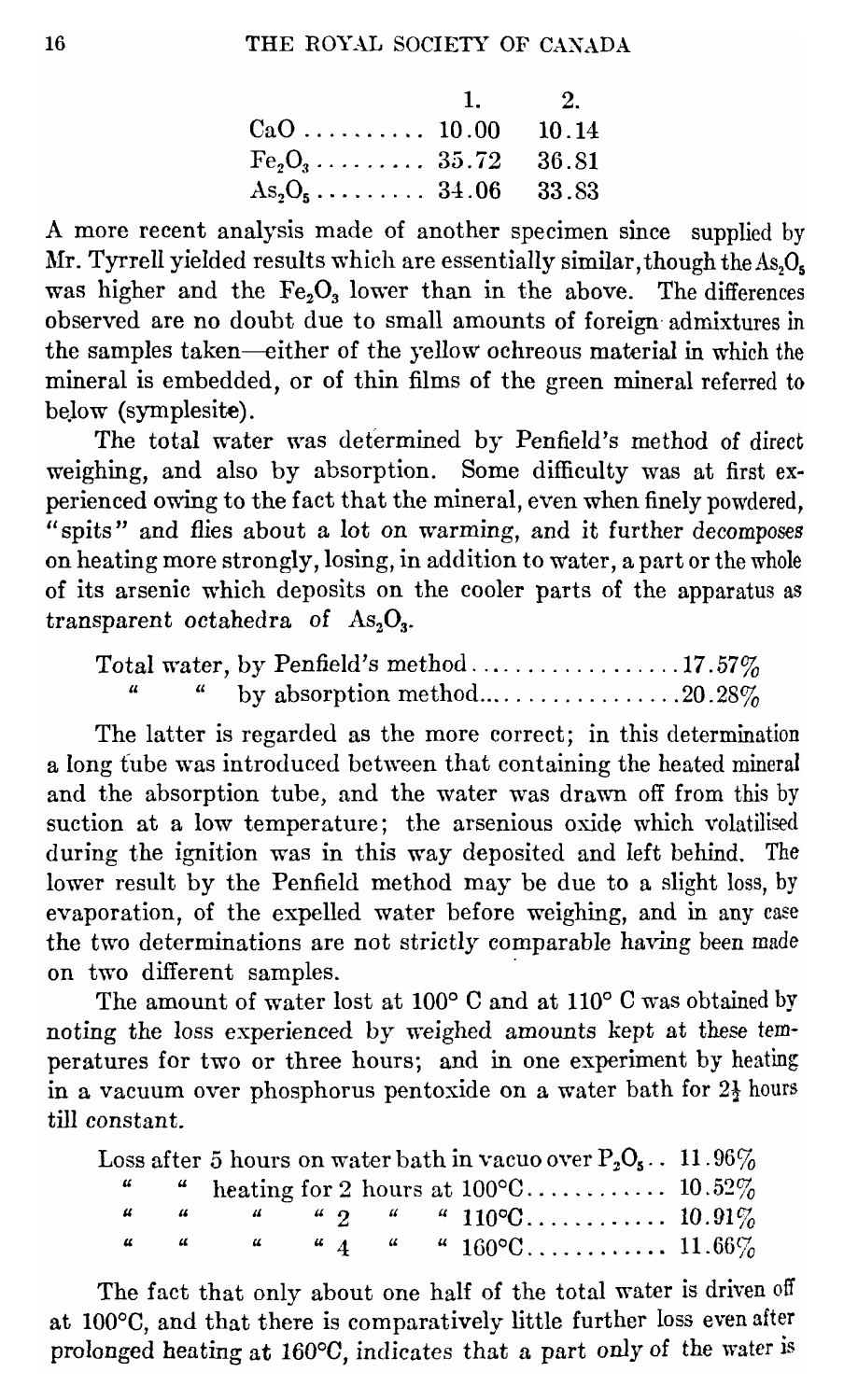#### **YUKONITE**

loosely held as water of hydration. The remaining water is only expelled after intense ignition at such a temperature that the mineral suffers partial decomposition with disengagement of arsenious oxide: this second portion of water may be regarded as being present as water of constitution

The results of the complete analyses are given in columns 1 and 2 helow:-

|                                | 1.         | 2.        | Calculated |
|--------------------------------|------------|-----------|------------|
|                                |            | 10.14     | 9.74       |
|                                |            | 36.81     | 37.10      |
|                                |            | 33.83     | 33.33      |
|                                |            | 20.28     | 19.83      |
|                                | 100.06     | 101.06    | 100.00     |
| Water of hydration found       |            | $11.96\%$ |            |
| $\frac{1}{2}$<br>$\alpha$<br>" | calculated | 12.00%    |            |

As might be expected by analogy with other amorphous substances, the results obtained from the analyses do not lead exactly to any very simple formula for the mineral. The figures agree however in a general way with those calculated for  $2Ca<sub>4</sub>As<sub>2</sub>O<sub>a</sub> 3Fe<sub>4</sub><sup>III</sup>As<sub>2</sub>O<sub>a</sub> 5Fe<sub>4</sub><sup>III</sup>(OH)<sub>4</sub>$ . 23H<sub>2</sub>O and given above in column 3. The percentage of water (corresponding to 23H, O) which should be lost, at  $100^{\circ}$  C, by a mineral having this composition is also in agreement with the loss actually observed on heating the substance to this temperature.

The substitution of 25H<sub>2</sub>O for 23H<sub>2</sub>O does not appreciably alter the figures, and the composition of such a mineral might be expressed by the general formula

 $(Ca_3, Fe_2^m) As_2O_8. Fe_2^m(OH)_6.5H_2O$ , where  $Ca_3$ :  $Fe_2^m = 2:3$ .

The mineral fuses readily, with intumescence, giving off white fumes of arsenious oxide and leaving a black magnetic globule. In the closed tube small fragments decrepitate violently and fly to pieces; water is first given off and at a higher temperature white arsenious oxide is deposited on the sides of the tube: when mixed with charcoal a black arsenical mirror is obtained instead.

The only well defined arsenates of iron and calcium at present are arseniosiderite,  $2Ca<sub>3</sub> As<sub>2</sub>O<sub>3</sub>. Fe<sup>m</sup><sub>2</sub> As<sub>2</sub>O<sub>3</sub> 3Fe<sup>m</sup><sub>2</sub>(OH)<sub>6</sub>$ and known mazapilite, Ca<sub>3</sub>As<sub>2</sub>O<sub>8</sub>.Fe<sup>111</sup>As<sub>2</sub>O<sub>8</sub>.Fe<sup>m</sup><sub>2</sub>O<sub>2</sub>(OH)<sub>2</sub>. The mineral described here can not be referred to either of these as regards its chemical composition, and it is further quite distinct from them in its physical characters. Neglecting the water of hydration, the com